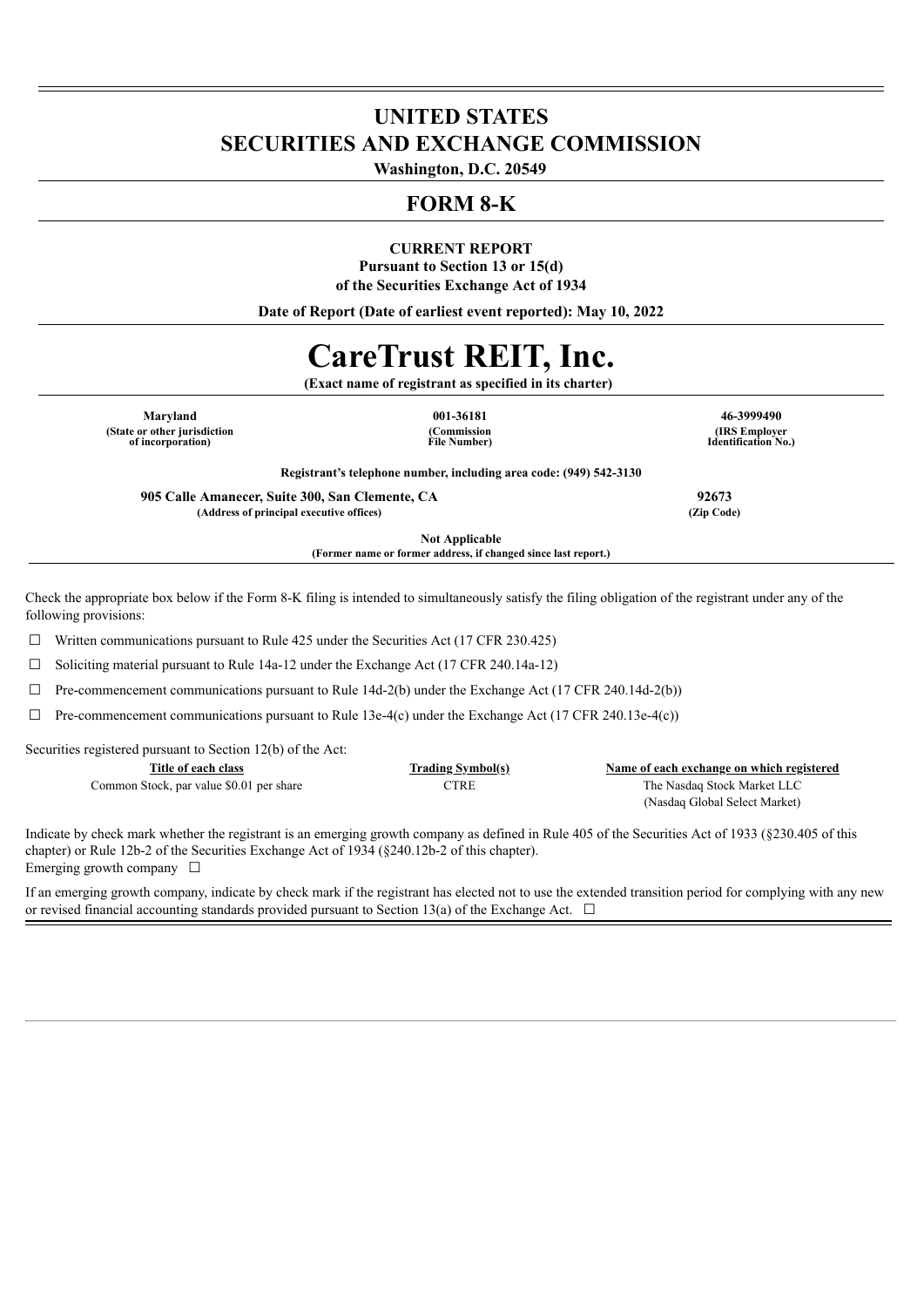#### Item 3.01. Notice of Delisting or Failure to Satisfy a Continued Listing Rule or Standard; Transfer of Listing.

On May 10, 2022, CareTrust REIT, Inc. (the "Company") provided written notice to the Nasdaq Global Select Market ("Nasdaq") that the Company intends to voluntarily transfer the listing of its common stock, par value \$0.01 per share (the "Common Stock"), from Nasdaq to the New York Stock Exchange ("NYSE"). The notice stated that the Company expects to voluntarily delist its Common Stock from Nasdaq effective as of the close of trading on May 20, 2022 and to commence trading on the NYSE at the opening of trading on the following business day, May 23, 2022. The Common Stock will continue to trade under the ticker symbol "CTRE." Until the transfer of the listing to the NYSE is complete, the Common Stock will continue to be traded on Nasdaq.

#### **Item 7.01. Regulation FD Disclosure.**

On May 10, 2022, the Company issued a press release announcing the transfer of the listing of its Common Stock to the NYSE as set forth in Item 3.01 of this Current Report on Form 8-K.

A copy of the press release is furnished as Exhibit 99.1 hereto. This information shall not be deemed "filed" for purposes of Section 18 of the Securities Exchange Act of 1934, as amended, and is not incorporated by reference into any filing of the Company whether made before or after the date hereof, regardless of any general incorporation language in such filing.

#### **Item 9.01. Financial Statements and Exhibits.**

(d) *Exhibits.*

| Exhibits | <b>Description</b>                                                          |
|----------|-----------------------------------------------------------------------------|
| 99.1     | Press Release of the Company, dated May 10, 2022                            |
| 104      | Cover Page Interactive Data File (embedded within the inline XBRL document) |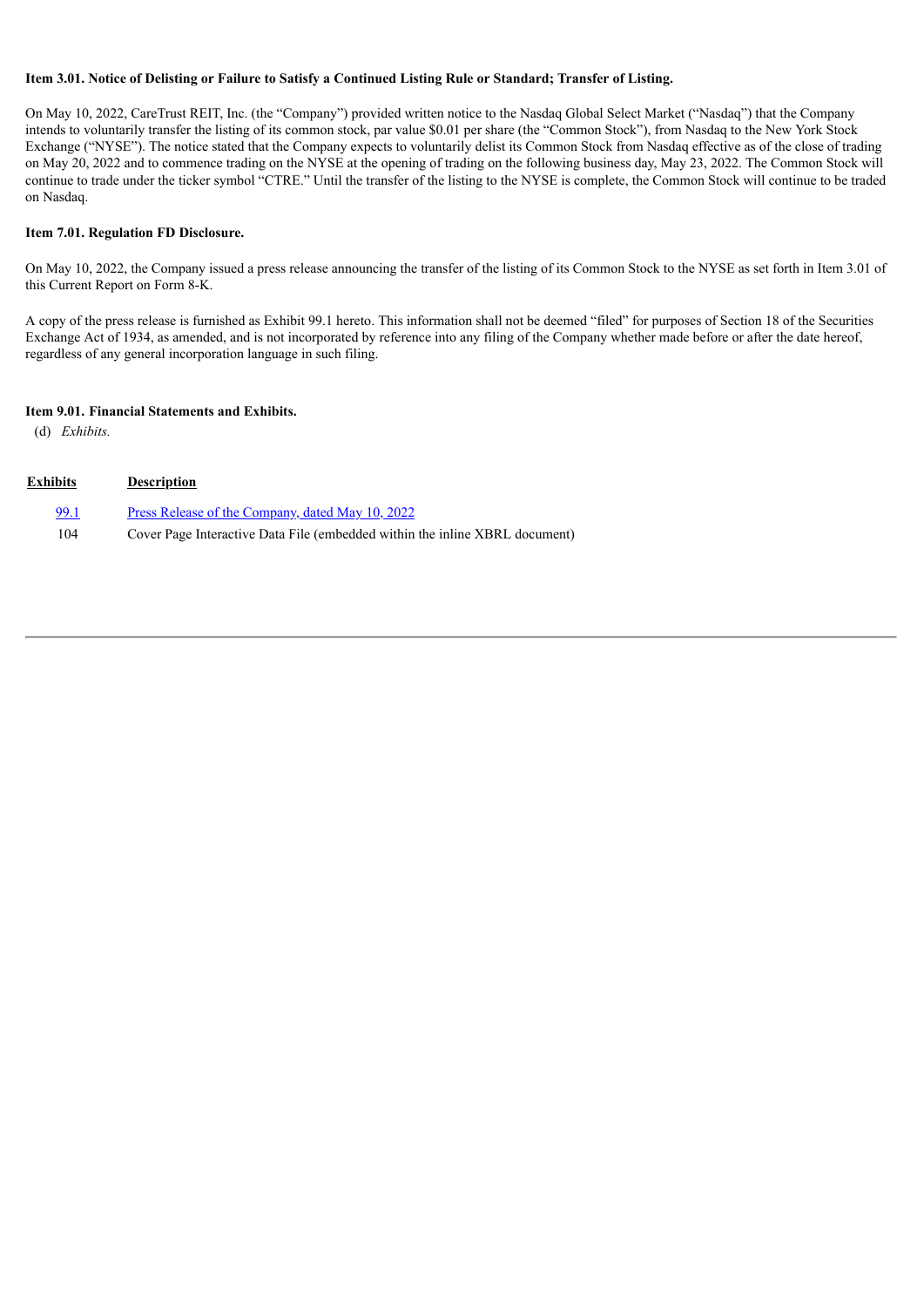#### **SIGNATURES**

Pursuant to the requirements of the Securities Exchange Act of 1934, the registrant has duly caused this report to be signed on its behalf by the undersigned hereunto duly authorized.

Date: May 10, 2022 CARETRUST REIT, INC.

By: /s/ William M. Wagner

William M. Wagner Chief Financial Officer and Treasurer